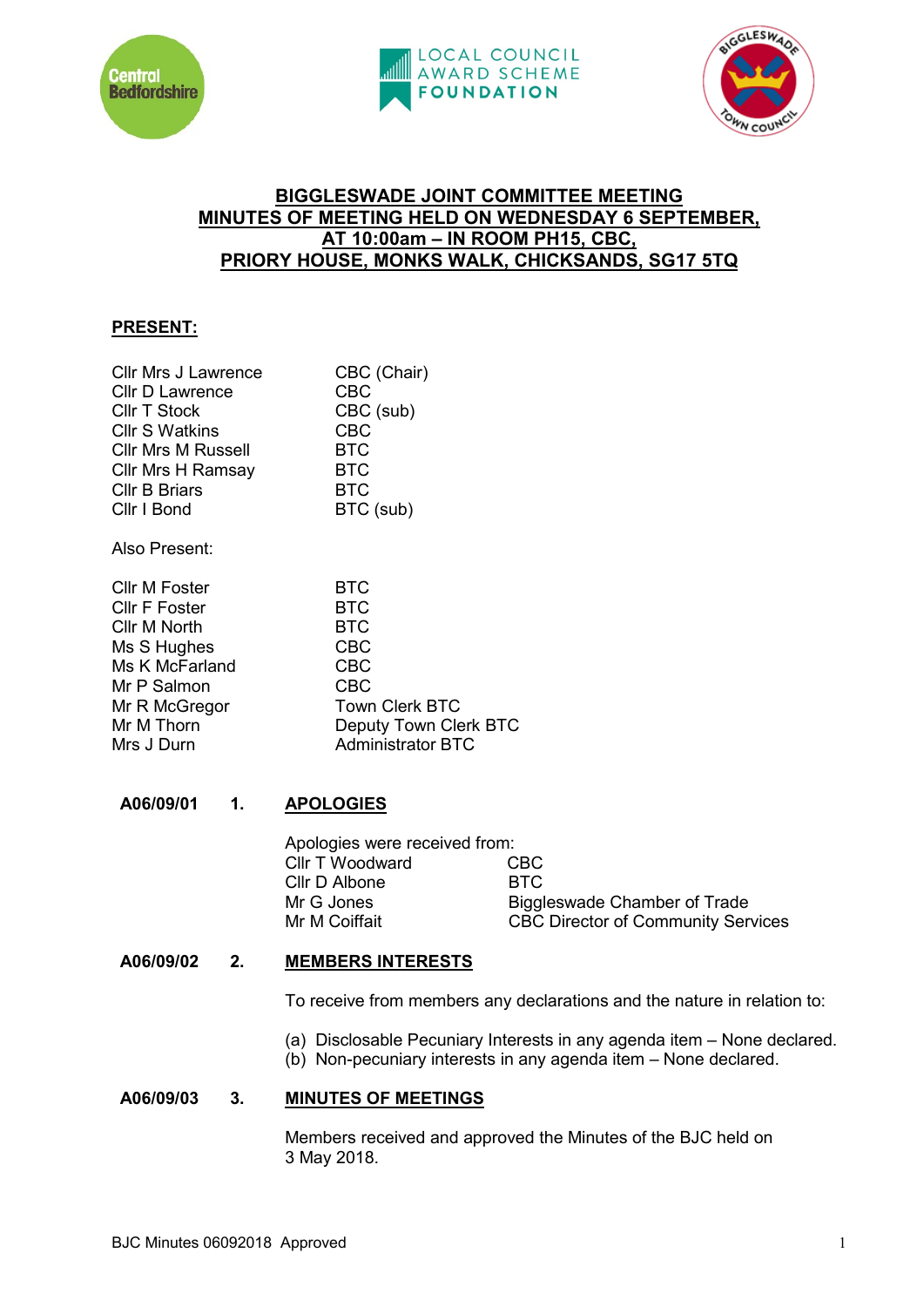## **A06/09/04 4. MATTERS ARISING**

Matters arising from the Minutes of the BJC Meeting held on

08 February 2018: BTC Councillors pointed out that the promised double lines at Fairfield Road, Shortmead Street and Sun Street are all still outstanding.

Also, the Back Street one-way system, parking at the Lawns/Cherry Trees site and absence of notice of parking orders for no parking have still not been addressed.

Ms Hughes will refer these items to Marcel Coiffait for an update.

#### **A06/09/05 5. PUBLIC OPEN SESSION**

There were no questions from Members of the Public.

### **A06/09/06 6. CHAIRMANS ANNOUNCEMENTS AND COMMUNICATIONS**

There were no announcements.

#### **A0609/07 7. TOWN CENTRE DECLUTTERING**

A06/09/07.1 Mr Paul Salmon gave an update:

A full review of all Town decluttering has been completed. CBC are awaiting a full target price from Ringway Jacob.

Regarding guard rails. It has been recommended by Ringway Jacob that one panel be removed; however, CBC disagree and think it should be much more. Therefore, CBC have asked for a second opinion from an independent source and are currently awaiting the result of this report.

Members are concerned at the exceptional amount of time taken to produce costs. Mr Salmon said that CBC are aware of this and as a result, Construction company Ringway Jacob have taken on two additional members of staff and CBC now have a new Quantity Surveyor. He is pleased to report that work is now making good progress.

# **A06/09/08 8. THE BAULK and BACK STREET- ONE-WAY SYSTEMS**

Mr Paul Salmon gave an update:

A06/09/08.1 All outstanding issues have been resolved. Designs are complete, and Construction Orders have been raised. CBC are waiting to be informed of the date to construct.

> Cllr Bond attended the CBC Traffic Management Committee and asked for assurance regarding the parking spaces in Back Street. Mr Salmon confirmed that the 15 parking spaces will remain, and that the removal of the double yellow lines will also help the situation.

### **A06/09/09 9. PEDESTRIAN CROSSING LONDON ROAD**

Mr Paul Salmon gave an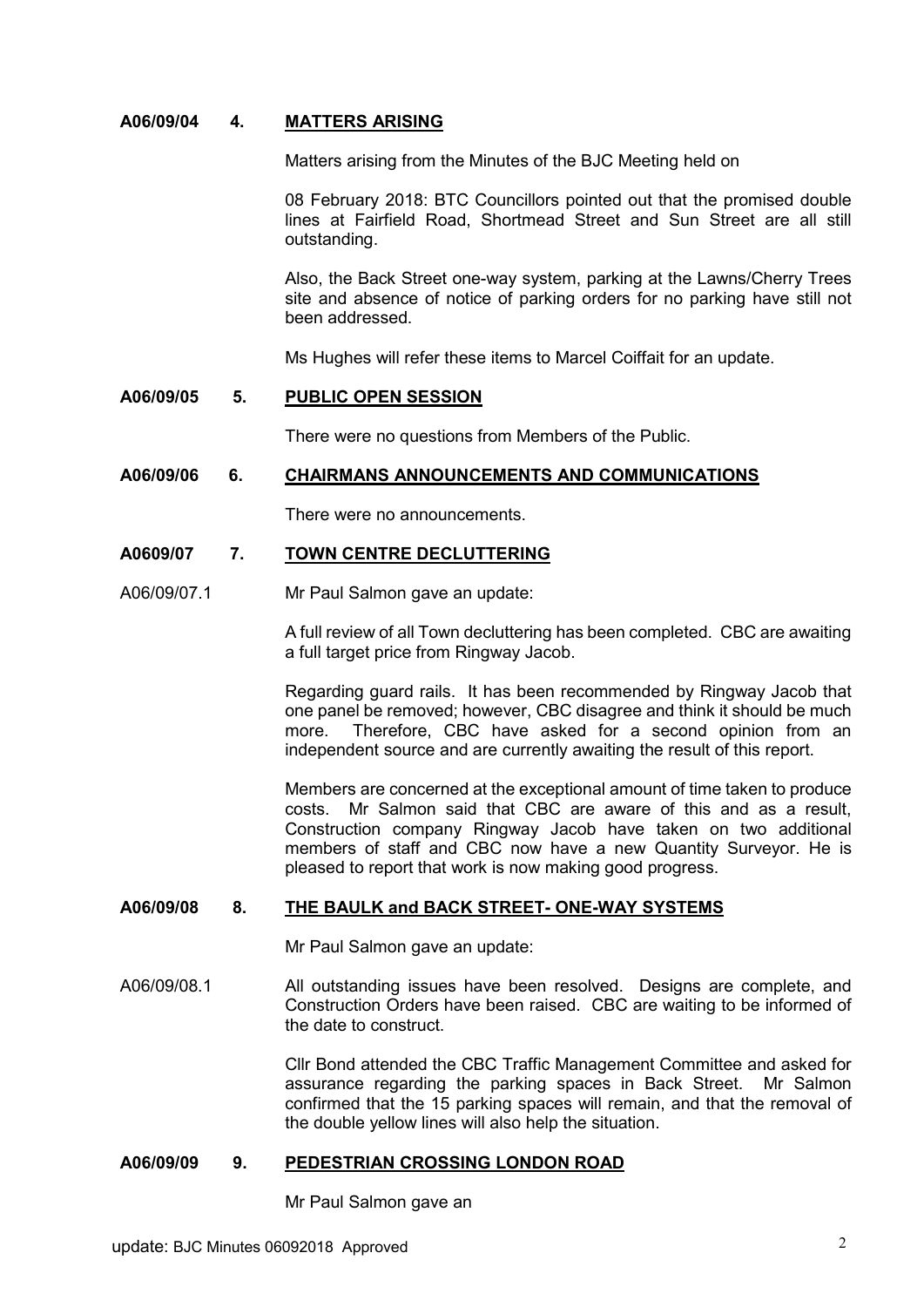Following a review by CBC it was decided not to install a raised table, due to costs of drainage, and lighting issues.

However, there is a lot of work coming forward for East Biggleswade, and this whole area will be reviewed at a future date. It will also be followed up by the Audit Team.

Mr Salmon will bring any comments/information back to this Committee.

### **A06/09/10 10. REVIEW OF THE CBC ON STREET PARKING SCHEME**

Ms Sarah Hughes – on behalf of Marcel Coiffait:

An email response from Marcel Coiffait confirms the need for a new car park. Outside Consultants have been engaged to do a review, and a further survey may be required. The issue is the availability of suitable land. Ringway Jacob have also been commissioned to look at a full surface review. The restructuring of Rose Lane Car Park has had a big impact on parking, and Cllr Dalgarno has requested a full-scale evaluation.

Members raised the following concerns:

- BTC Councillors are concerned that the Birds Estate (Residential area) is now under pressure by people looking for free parking. As a result, people are also parking inconsiderately and dangerously, and there have been instances when emergency vehicles have been unable to access the area.
- Members requested that this item be placed on the next CBC Traffic Management Meeting for discussion and feedback to BTC.
- BTC constantly review the parking situation and ask that CBC and BTC work together to monitor where cars are actually going.
- People have found an area behind Lawnside and are ignoring the no parking signs in order to find free parking. Lawrence Road is also suffering from this problem.
- Once the new parking system has had time to bed-in, there needs to be a thorough review.

## **A06/09/11 11. ORCHARD CENTRE – CAR PARKING**

Ms Hughes is not in receipt of an update for this item.

The Town Clerk said that BTC have asked to adopt the central reservation. It was suggested that a meeting be organised with the Town Clerk, the developer (Alan Isaacs) and Paul Salmon, in order to get this matter resolved.

Action: Rob and Paul to organise

## **A06/09/12 12. CENTURY HOUSE**

We understand that the situation with rats and bins is now under control and being regularly monitored.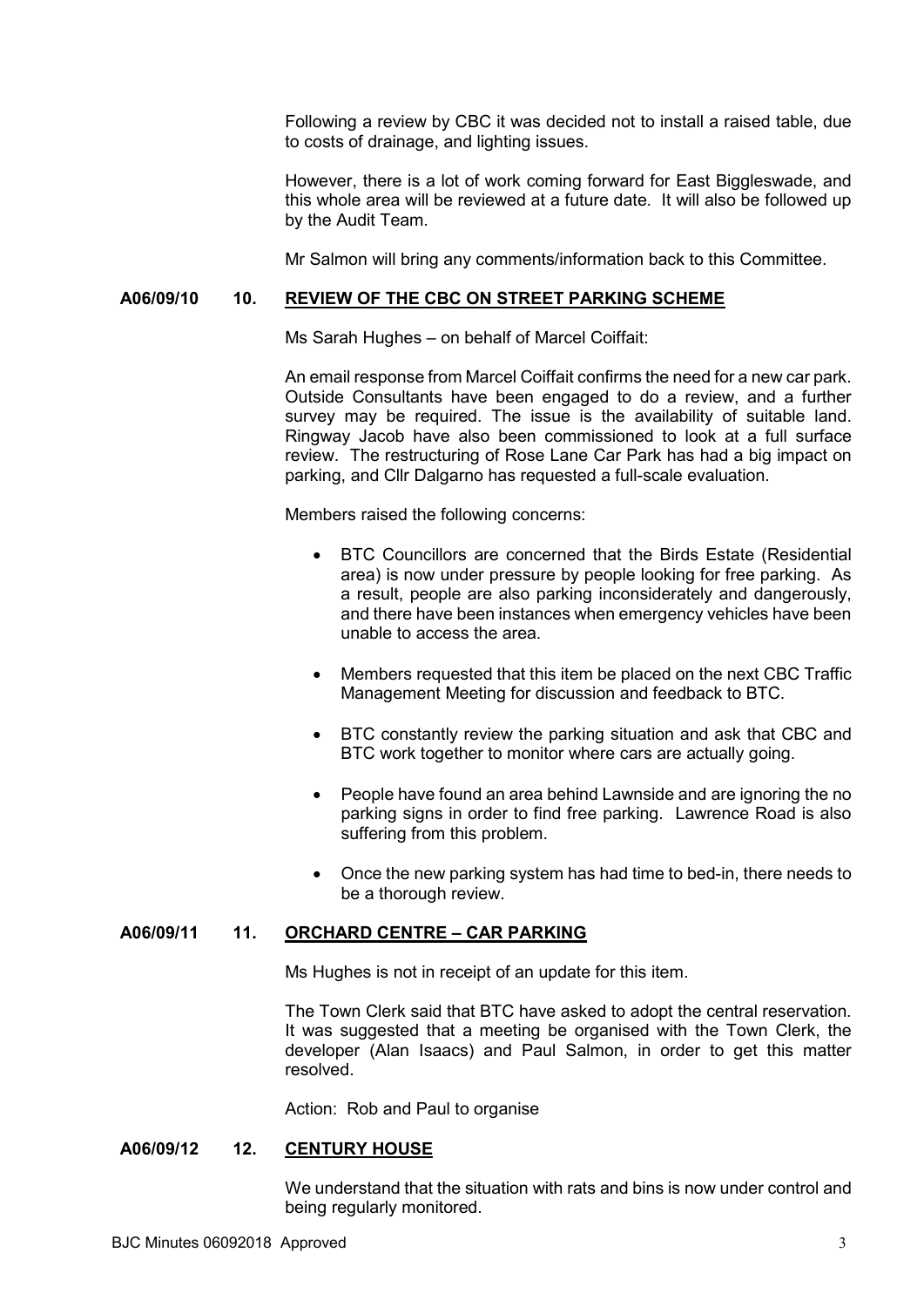## **A06/09/13 13. GROWTH AND REGENERATION**

Update by Ms Kate McFarlane:

Ms McFarlane explained the background to the infrastructure funding available to Biggleswade, and the bidding process involved in obtaining HIF money.

A team of experts and consultants are working on this project. A Workshop will take place on 19 September, at Biggleswade Town Council, to which Councillors, CBC Officers and all interested parties will be invited to attend. This will be a round-the-table discussion to put forward any ideas on Highways, Railways, Road Crossings, etc.

# **A06/09/14 14. REVERSAL OF HITCHIN STREET**

Update by Mr Paul Salmon**.** 

Damaged slabs need replacing. Target costs have shown affordability, and the work of patching and replacing slabs will be done. CBC are awaiting a date for the work to be undertaken by structural maintenance engineers. Mr Salmon will keep us informed of progress.

The Chairman requested a map showing the bus route and how the traffic flow will work. We would also like a report on the safety of shared space in Hitchin Street.

# **A06/09/15 15. BIGGLESWADE S106 HIGHWAYS SCHEMES**

Mr Paul Salmon

Mr Salmon presented Members with copies of what he described as highlevel ideas at this point. This is the opportunity to feed in any ideas and comments.

The Town Clerk will place this information on the notice boards in the Council Office Chamber for Members to look at, and Mr Salmon will email the links. This can then be used for the Workshop on 19 September, and will also then feed into the work that Ms McFarlane is doing on HIF.

The Design Guide is also currently being redrafted by external consultants.

### **A06/09/16 16. YELLOW LINING – VARIOUS SITES** Mr Paul Salmon:

Apologies that due to outside circumstances, this has taken such a long.time. However; the patching and resurfacing will need to take place before the re-lining, and the Structural Maintenance Team is currently looking at delivering this work in the next month.

### **A06/09/17 17. PUBLIC OPEN SESSION**

No questions from Members of Public